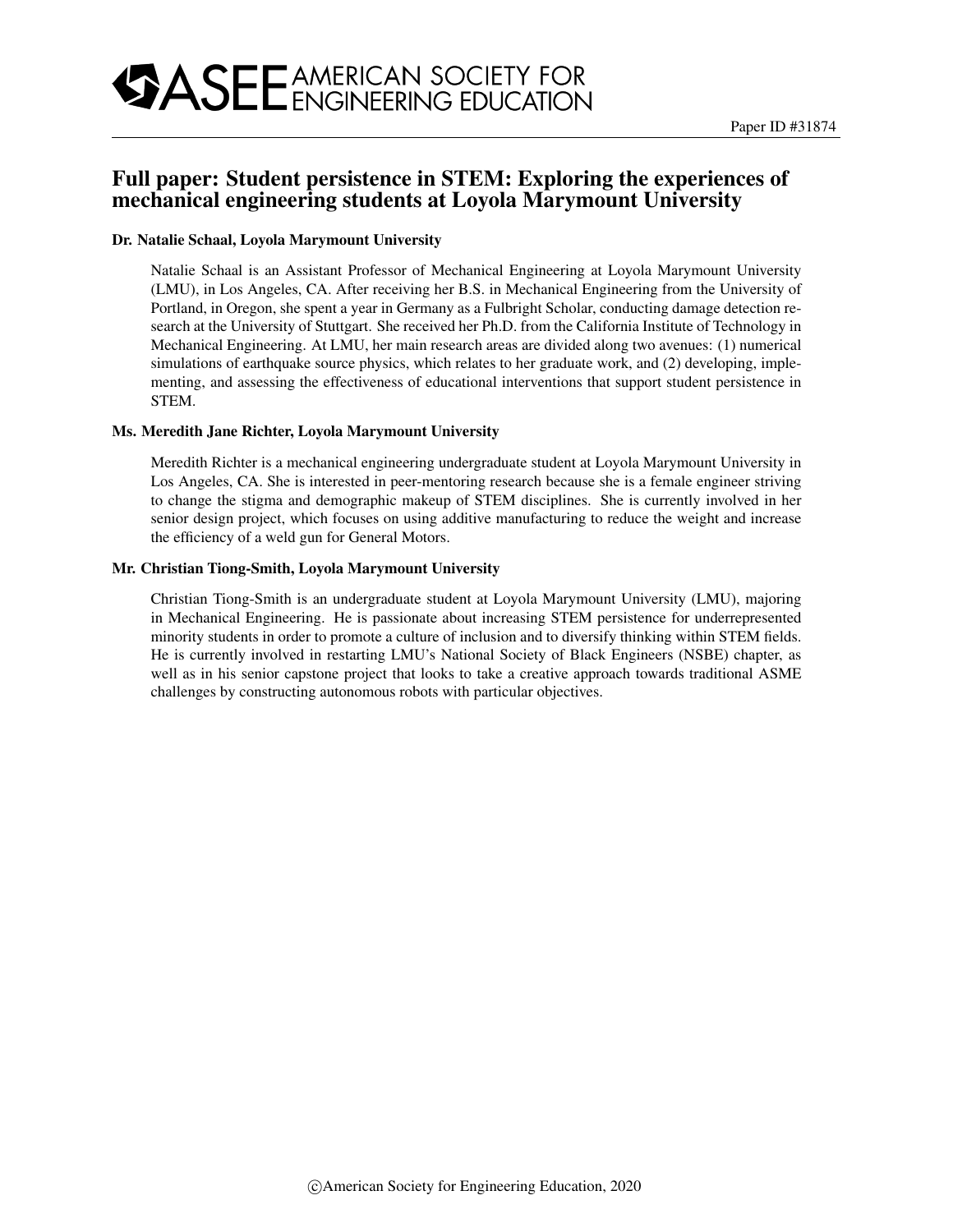# **Student persistence in STEM: An ongoing exploration of the experiences of mechanical engineering students at Loyola Marymount University**

# **Abstract**

There is a growing body of literature that documents how the majority of students who enter college as a Science, Technology, Engineering, or Mathematics (STEM) major switch out or drop out before graduation. The exit rates from STEM disciplines are even higher for women and other minority groups. In this work, we seek to contribute to the countermeasures by interviewing current mechanical engineering students at Loyola Marymount University (LMU) in an effort to understand the factors that influence their continued persistence towards their degree. This study is based on an anti-deficit framework, meaning that it is aimed at learning from students who are successfully persisting in order to develop interventions that would provide critical support to students who may otherwise leave engineering.

The interviews in this study were typically 30-60 minutes long, and the associated questions were centered on three areas: (1) when participants' interest in STEM began and what drew them to majoring in mechanical engineering, (2) how participants conceptualize the discipline of engineering and how strongly they personally identify with their understanding of the necessary skills or traits of an engineer, and (3) what challenges to academic success participants have faced and what supportive resources they rely on. In this list, the first area provides context for analysis of the subsequent items, the second area indicates the status of participants' engineering identity, and the third area explores both their discouraging and encouraging experiences. We are primarily interested in investigating how students interact with academic obstacles, as their strategies for navigating college and their mindset influence persistence. In addition, at the end of the interview, demographic information is collected to allow for the discovery of any related patterns in the experiences of participants who associate with diverse identities.

At the present stage in the study, the audio recordings from 23 interviews have been transcribed, and the master codebook has been created via open coding of the transcripts from five diverse participants. The intent of this paper is to report on our investigative procedures and emergent preliminary themes from our ongoing work. The final coding process is currently underway, to form the basis of developing conclusions via a grounded theory approach. Data collected in this study informs the development of a peer-mentoring program within engineering at LMU, which seeks to improve students' sense of community, provide strategies for overcoming challenges, and address other themes discovered in this study.

# **1. Introduction and motivation**

The issue of student retention in Science, Technology, Engineering, and Mathematics (STEM) is known as an important problem across the United States. There is a disappointing trend in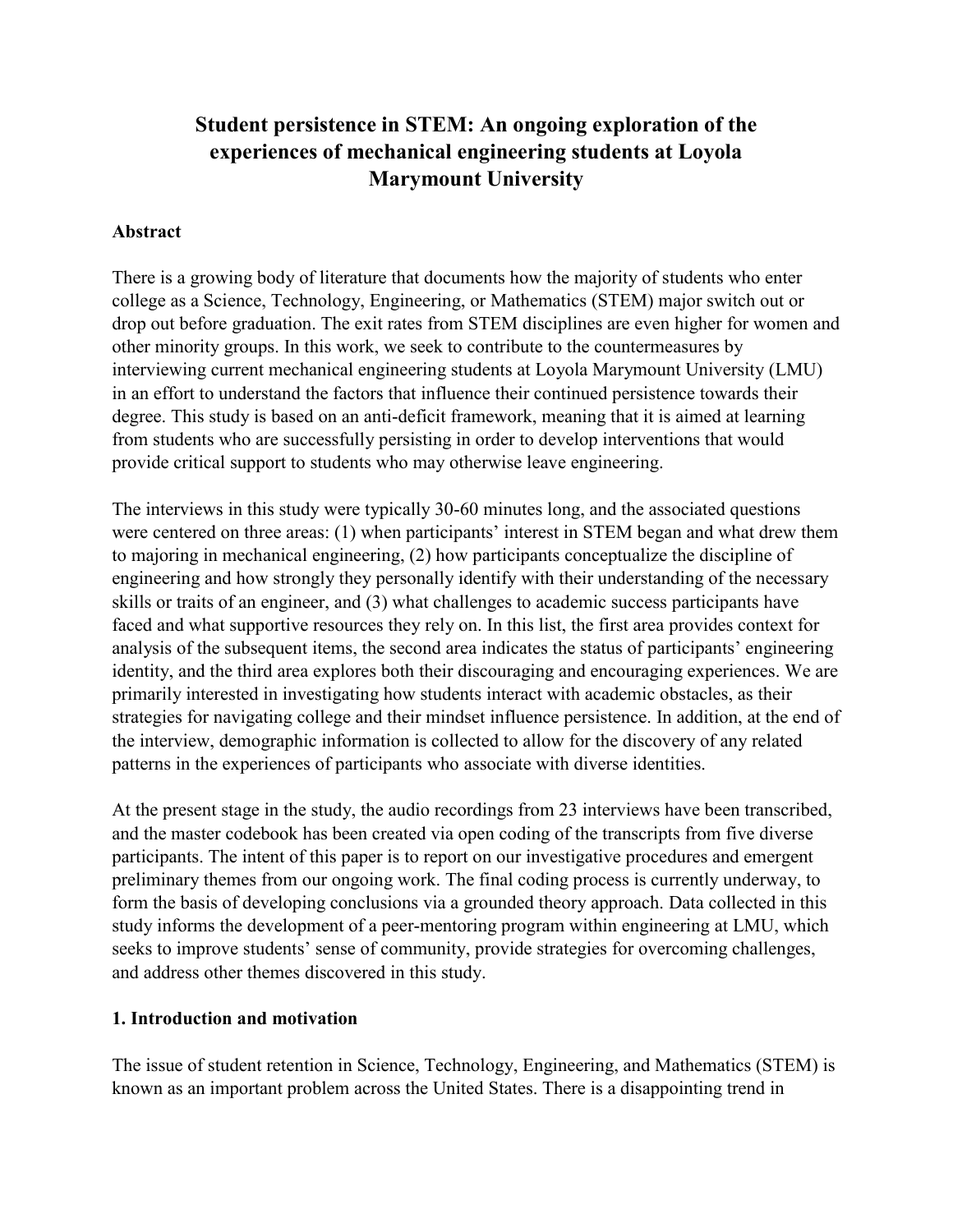national retention data, which shows that more than half of the students who enter college as a STEM major switch out or drop out before graduation.<sup>1</sup> Furthermore, exit rates are higher for women and other minority groups.<sup>2-4</sup> In addition, recruitment may present an even larger concern than retention for certain minority groups, such as Latinx students.<sup>5</sup> These results point to issues with equity and inclusion within STEM education.

Even though retention rates at Loyola Marymount University (LMU) are generally higher than national averages, we still lose over 30% percent of freshmen from mechanical engineering before they become seniors, according to averaged statistics from cohorts starting in 2008 to 2015.<sup>6</sup> Moreover, the largest percentage loss of the original freshmen cohort occurs between students' sophomore and junior years.<sup>6</sup> For women and ethnic minorities, the sample size is often too small to be reported, and so analysis in this area is limited. However, the retention issue for STEM students is systemic and much more can be done to help students succeed by eliminating unfortunate reasons for leaving, such as lack of support.

In this work, we seek to learn from the experiences of current mechanical engineering students at LMU as a precursor to developing tailored educational interventions aimed at supporting student persistence. The style of our study is based on an anti-deficit framework,<sup>7</sup> meaning that it is focused on gleaning the keys to persistence from students who are prevailing towards their Bachelor's degrees. This gained wisdom would then become central to the creation of said educational interventions for our community that could provide critical support to students who may otherwise leave engineering. Based on the results so far, the current intervention under development is a peer-mentoring program that is focused on strengthening students' belongingness to engineering communities and self-efficacy in overcoming academic obstacles.

The data collection in this study comes from individual interviews with current mechanical engineering undergraduate students at LMU that are audio-recorded and transcribed. While the majority of the interview protocol is focused on both positive and negative experiences of these students during college along with the effect of these occurrences on students' connection to engineering, some of the questions ask students to describe their early interest in STEM and what drew them to their major. All three researchers leading this study are also within the field of mechanical engineering, allowing for a deeper understanding of the interview content. Furthermore, the researchers belong to minority groups in engineering, which provides a careful lens on how differing student experiences may be influenced by personal identity and belonging.

As this work is ongoing, the scope of this paper is to report on our motivation and approach as well as on early preliminary findings. Our emphasis is on being transparent about our investigative procedures and in sharing the master codebook that we have created from an "open coding" approach<sup>8-11</sup> to analyzing the interview transcripts in search of themes. Future publications will report on the final results of our full coding analysis as well as on the status of our newly implemented educational interventions.

# **2. Methodology**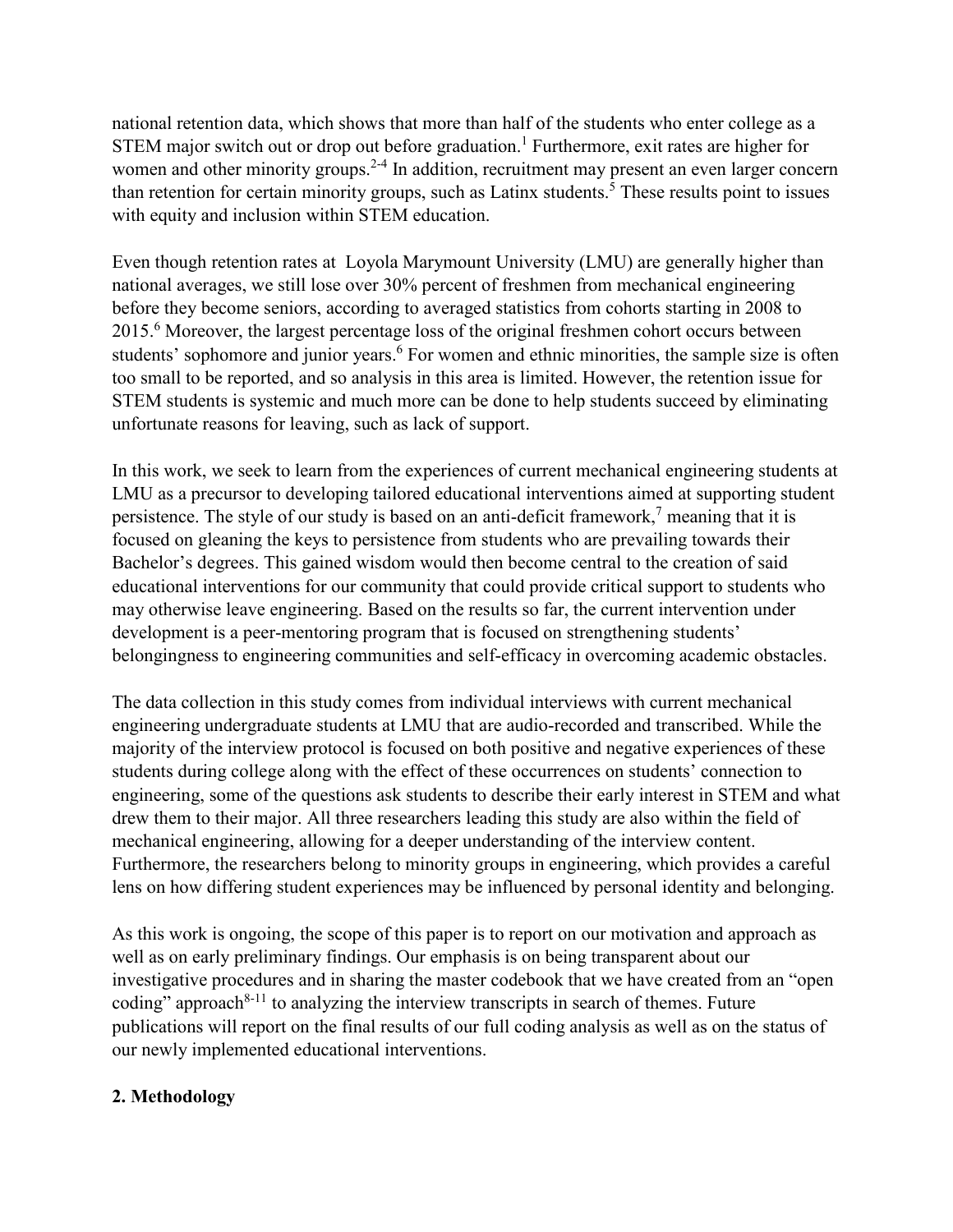Participation in the study was open to all current mechanical engineering undergraduate students at LMU, ages 18 and over. This research study was approved by the Institutional Review Board (IRB) at LMU (approval number: LMU IRB 2019 SP 21-R), and informed consent was obtained in writing at the start of each interview. The primary forms of recruitment were flyers posted in campus buildings and a short "elevator pitch" delivered in a few mechanical engineering classes for sophomores, juniors, and seniors. Participants were thanked with \$15 gift cards to nearby eateries for individual interviews, which typically were 30-60 minutes long. The research team consisted of three members: one principal investigator (PI), who is an assistant professor of mechanical engineering at LMU, and two research assistants (researcher 1, researcher 2), who are upperclassmen in mechanical engineering at LMU. The PI was present at all interviews, sometimes accompanied by researcher 1. When both the PI and researcher 1 were present in the interview, they took turns asking the interview questions. In either case, the full set of questions from the interview protocol was delivered.

Interview text was generated from the audio recordings via Amazon Web Services (AWS) Transcribe. Next, the PI or researcher 1 checked and corrected the transcripts by comparing the AWS output to the audio files. During this checking phase, summarizing memo notes were also taken to keep track of main points from each interview as well as potentially emerging themes.<sup>9,</sup>  $11$  After this transcript preparation phase was complete, the initial coding began, as a vital step in creating the master codebook to be used in the final coding of the transcripts. More details of the interview protocol and our coding approach can be found in the following sections.

## **2.1. Research questions**

The overarching research question that drives the current study as well as our related efforts is "What are the best practices in developing educational interventions that work to counteract the retention issue in STEM?" At the current stage of our work, this overarching research question is narrowed and divided into three main parts for our initial study. In particular, for our subject pool of current undergraduate students in mechanical engineering at LMU, we focus on the following three questions: (1) "What leads to their academic success in mechanical engineering?" (2) "What are the primary obstacles that they face?" (3) "What more can be done to help them succeed?" In addition, underlying the previous three research questions is a fourth question, which concerns diversity: "What are the differences, if any, in the experiences of students who belong to minority groups in engineering?" Specifically, we want to see if any identity-correlated patterns develop in participants' responses to the previous three questions. We focus on addressing these questions at our immediately accessible junction of the leaky pipeline in STEM, specifically for mechanical engineering students at the college level. In addition, our particular context is a medium-sized, undergraduate-focused, private, Catholic, liberal arts university.

## **2.2. Interview protocol**

The majority of questions asked during the individual interviews of current students centered around three focus areas, which were constructed to address our driving research questions.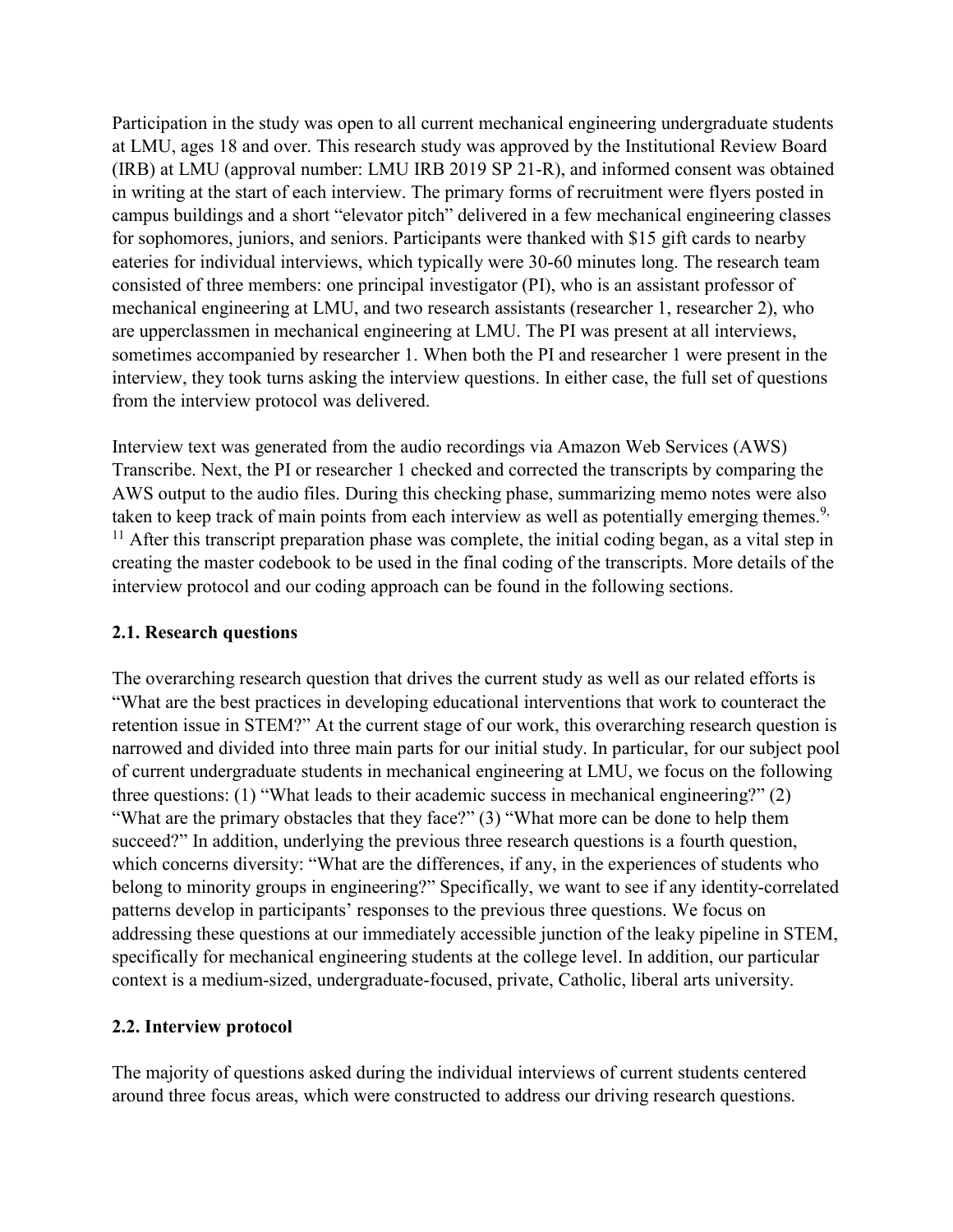Given the interconnected nature of students' experiences, motivation, identity, and mindset, these focus areas as well as the associated questions do have some inevitable overlap. Table 1 defines the three focus areas and provides a subset of the questions asked during the interviews.

| <b>Focus Areas</b>                                                                                                                                                       | <b>Sample Interview Questions</b>                                                                                                                                                                                                                                                                                                        |  |
|--------------------------------------------------------------------------------------------------------------------------------------------------------------------------|------------------------------------------------------------------------------------------------------------------------------------------------------------------------------------------------------------------------------------------------------------------------------------------------------------------------------------------|--|
| Area 1: Initiation<br>The initiation of<br>participants' interest in<br>STEM and reasons for<br>majoring in engineering                                                  | When and/or how did your interest in science, engineering, or<br>math start?<br>What drew you to majoring in engineering?                                                                                                                                                                                                                |  |
| Area 2: Connection to<br>Engineering<br>Participants'<br>conceptualization of the<br>discipline of engineering<br>and the strength of their<br>connection to engineering | How would you describe what engineering is? What skills does<br>an engineer need?<br>Are there any experiences that made you question continuing in<br>mechanical engineering?<br>What sustains your interest or keeps you going despite the<br>challenges?<br>How strongly do you connect with your definition of what<br>engineers do? |  |
| Area 3: Challenges to<br><b>Success</b><br>Challenges to academic<br>success and effective<br>resources for support                                                      | What challenges to your academic success have you been faced<br>with in your college experience so far?<br>What has contributed to your academic successes in college so<br>far?<br>Who are the people in your life who support your academics?<br>What else can be done or provided to help you and your peers<br>succeed?              |  |

Table 1: Example interview questions and associated focus areas from our protocol

The first focus area of the interview questions primarily serves to provide context for analysis of the subsequent areas. The second focus area indicates the status of participants' engineering identity with respect to their own description of the profession. Finally, the third area explores both their discouraging and encouraging experiences, with an emphasis on investigating how students interact with and overcome academic obstacles.

After the audio-recorded portion of the interview concluded, participants were asked to complete a one-page on-paper demographic survey. The survey questions can be divided into two types: basic information, and minority status in STEM. In the first section, participants were asked to report their undergraduate level, transfer student status, and age. In the second section, they were asked to indicate whether they personally associate with any of the following identities: woman,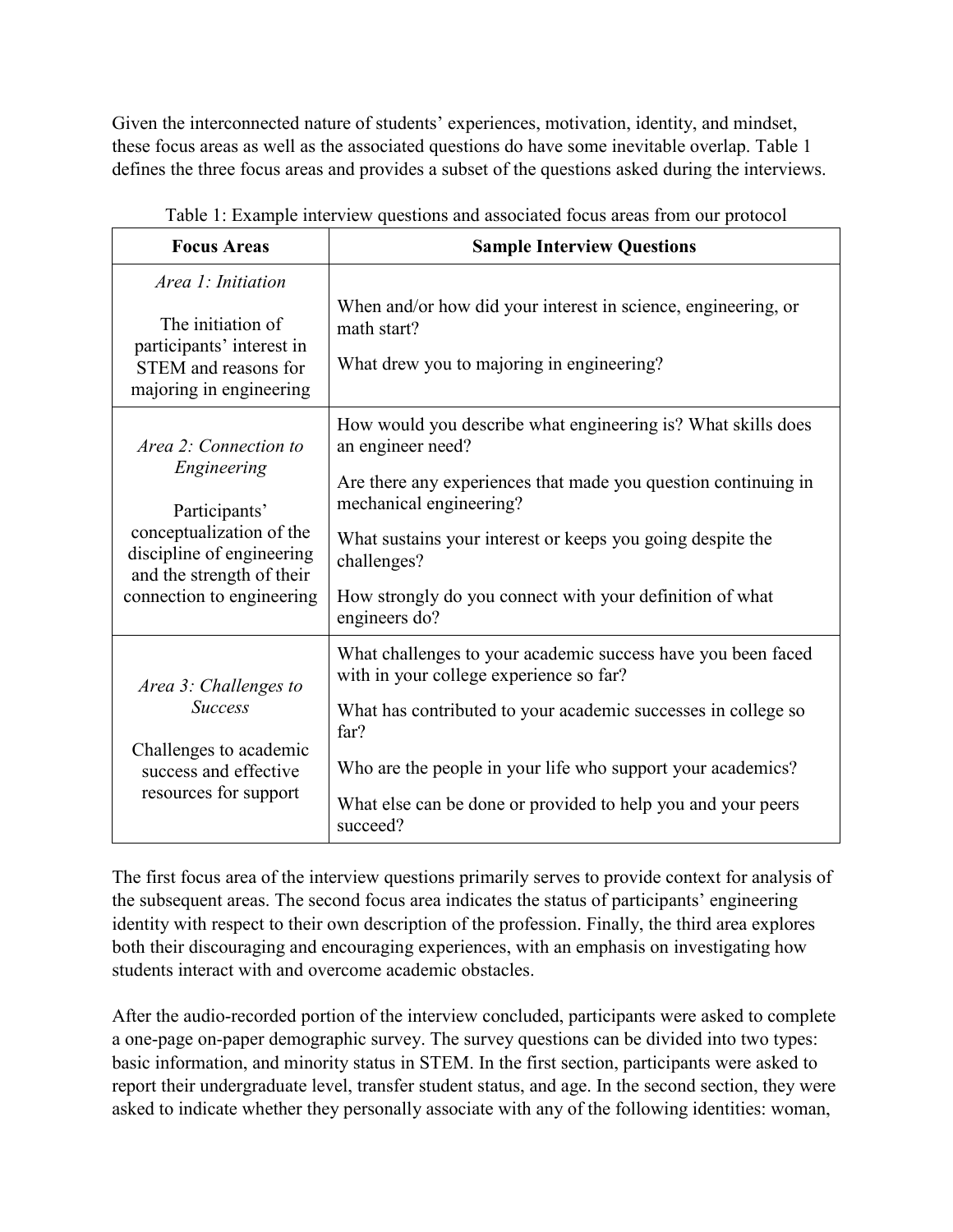LGBTQ+, first-generation college student, African American, American Indian or Alaskan Native, Latinx, person with disability, or additional (please specify). The survey was administered at the end of the interview in an effort to minimize the effect of stereotype threat and other identity-based biases. The purpose of collecting the demographic information is to connect this identity component to the experiences of individual students, allowing for specific challenges to be addressed in the development of future academic interventions.

# **2.3. Coding approach**

Our approach to the qualitative analysis of interview transcripts is based in grounded theory, which is a perspective that allows the eventual theories developed to emerge from the results and analysis structure that arose naturally in the raw data.<sup>8, 10, 12</sup> In doing so, we started by performing "open coding," which allows "codes" to be generated by assigning significant phrases or segments of the transcript with labels that capture their essence.<sup>13</sup> Performing this initial coding on multiple transcripts and discussing the results as a research team resulted in the creation of our master codebook, which is a vital tool that serves as a rubric for performing the final coding of all transcripts.

In order to produce the master codebook, the transcripts from five diverse participants were chosen based on the type of information collected in the demographic survey. Each of the three members of the research team then initially coded these first five transcripts individually. In doing so, all initial codes that arose naturally from each team member separately reading each of the first five transcripts were collected together in a brainstorm fashion. After roughly organizing these preliminary codes by similarity in context, the research team collaboratively distilled the initial codes into a draft of final codes and developed a hierarchical coding structure via discussions over multiple meetings. This draft of the master codebook was then revised and finalized after checking for completeness by comparing the codebook against the first five transcripts again. Afterwards, the codebook was declared as finalized, meaning that no new structural changes or coding items could be added as the coding analysis continued.

Coding analysis in qualitative research generally consists of at least two stages, which can be repeated and intertwined: initial coding and focused coding. For open coding, the initial stage involves generating the preliminary codes from reading the transcripts and then sorting and refining the codes, whereas the focused stage encompasses using the codes to label the data.<sup>11</sup> As described above, the creation of our master codebook involved initial coding that included three researchers and thorough discussions, as well as another round of revision via pseudo-focused coding. With any coding analysis, the codebook would have to eventually be locked before performing the absolute final round of focused coding. In our case, we decided to finalize the master codebook somewhat early, for three main reasons: the implicit inclusion of influence from all transcripts by the PI attending all and researcher 1 attending most interviews in the study, the depth of the codebook draft, and the preliminary nature of this study within our overall research agenda. Consequently, we did not feel the need to revise the master codebook further over many more iterations. However, in recognition of the limitations from locking the codebook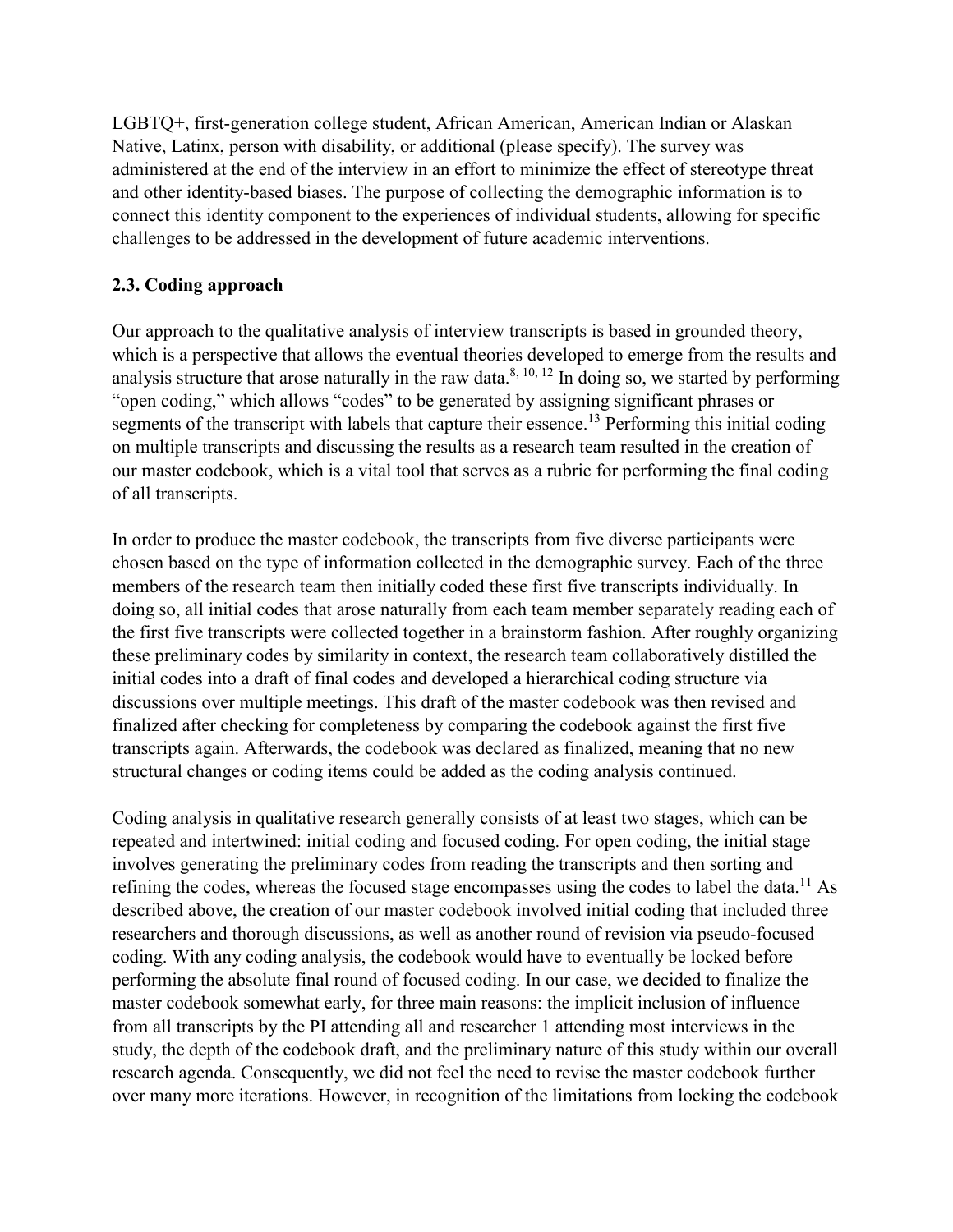early, we chose to also include an "other" placeholder for each coding string combination in the master coding table. These extra cells allow us to take note of anything that may not quite fit into the current codebook version, for future consideration.

The hierarchical structure of the master codebook that we created includes five layers: topics, categories, codes, subcodes, and subsubcodes, and a diagram of this structure can be found in Figure 1. Each relevant segment of a given interview transcript is then labeled with a "coding string," which is a linked set of items from the master codebook (i.e. a topic, category, code, subcode, and subsubcode, when applicable). The complexity of the codebook structure was not predetermined and, instead, arose from an emerging need to clarify the deeper context of each code to promote the later development of grounded theories in our continued work.



Figure 1: Hierarchical structure of master codebook

At the current stage in our ongoing study, the locked master codebook was used to perform final focused coding of six interview transcripts, including essentially re-coding the first five transcripts as well. In doing so, researcher 2 served as our "lead coder." In the first step, they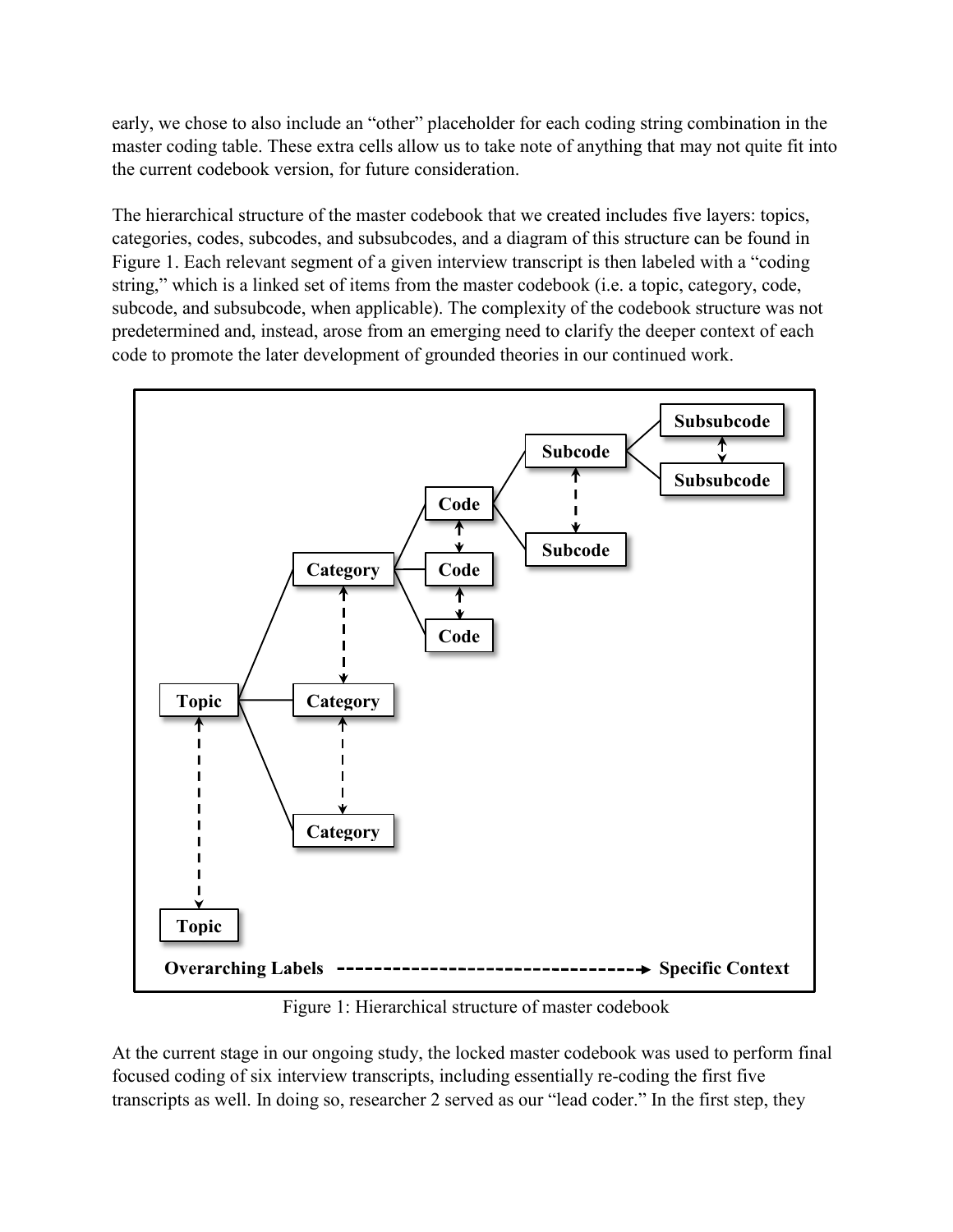coded the transcript alone. In the second step, they read the memo notes generated by the PI or researcher 1 and then met with that team member to finalize the coding results together. Our reasoning behind this approach is that having a lead coder provides some consistency, as they are involved in the coding of every transcript, and the discussions with a second team member allow for updating and authenticating the coding results.

# **3. Results**

So far, the majority of the output of this study has been the development and implementation of our master codebook. Our recruitment efforts have yielded 23 participants, all of whom have been interviewed. These mechanical engineering undergraduate students at LMU come from a pool of approximately 160 students in the major, as we typically have 40 students per cohort.

As previously mentioned, the final coding of the set of transcripts is in progress and the master codebook was created directly from open coding of five representative samples. However, we see all 23 interviews as indirectly influencing our preliminary results, given that the PI was present in all interviews, and researcher 1 was additionally present in 10 out of 23. Accordingly, in the following results, we start by reporting on the demographics from the full set of interviewees (Figure 2 and 3) to provide context for the subsequent results and discussion.



Figure 2: Undergraduate level and gender of the 23 study participants

As shown in Figure 2, the majority of our participants were sophomores, and we had an even split between juniors and seniors. Despite participation in the study being open to all four academic levels of students, none of the participants were freshmen in the end. Overall, recruitment was a challenge in this study, and we suspect that this unintended exclusion of freshmen may be due to a lack of direct recruitment. In terms of gender, only two of our participants were women. This turnout is below the average percentage of women in mechanical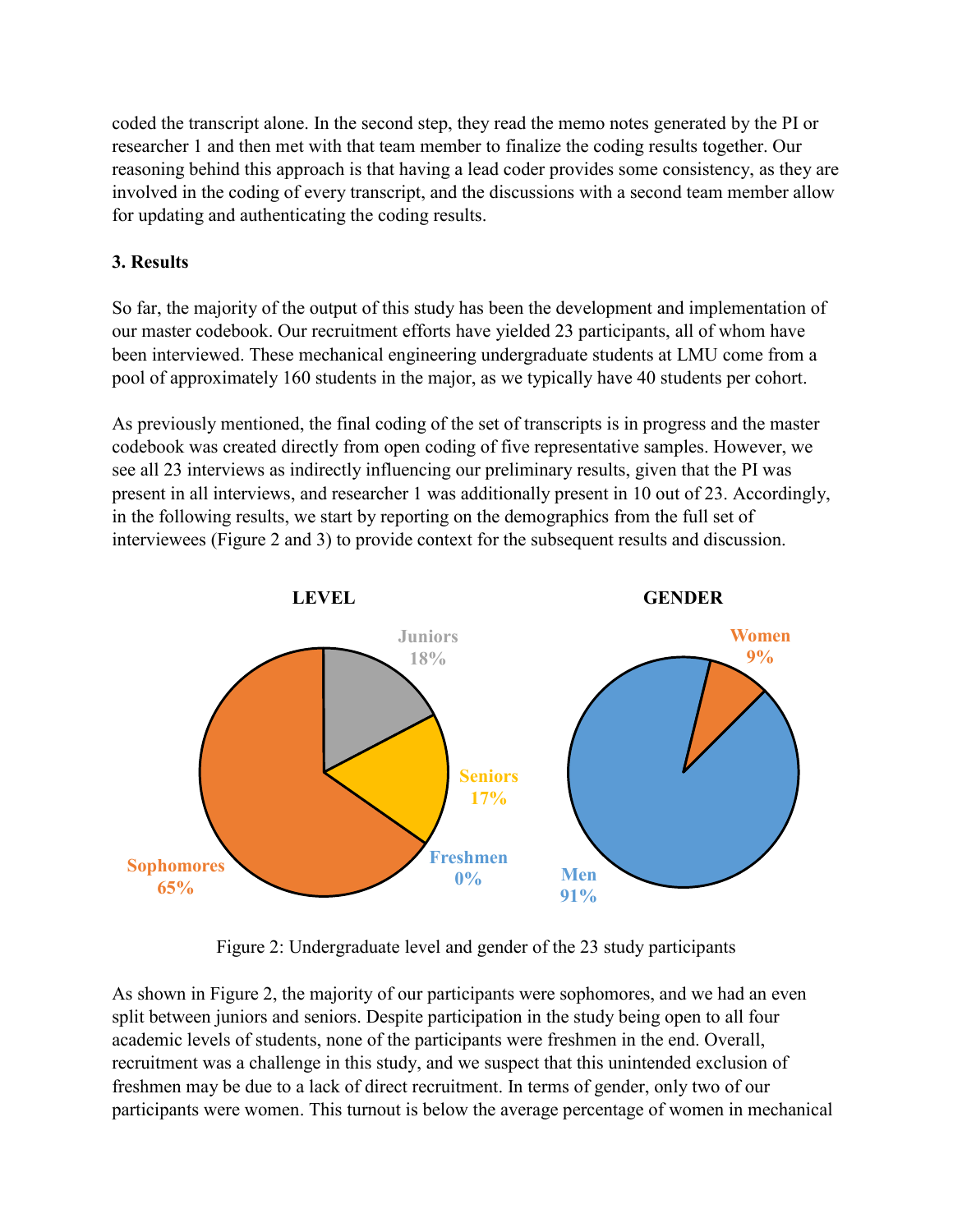engineering at LMU in recent years, which typically hovers around 20%.<sup>14</sup> We suspect that this result was skewed in part by the high turnout of sophomores, as that cohort happened to have a percentage of women that is around half of the typical value.

As shown in Figure 3, the majority of our participants were not first-generation students, about half indicated association with at least one of the minority identities included in the demographics survey (listed in Section 2.2. Interview protocol), and nine out of 23 indicated being Latinx as part of their identity. In addition, all participants with first-generation status were also Latinx. The percentage turnout for our study is higher than the statistic from Fall 2018 of 25% of our students in mechanical engineering at LMU identifying themselves as Hispanic or Latino.<sup>14</sup> Moreover, we also suspect that our percentage turnouts in the first two categories of Figure 3 are higher than department-wide averages. We hypothesize that this skewing may be due, in part, to students' connection to minority groups allowing for a strengthened alignment with the objectives of this study and, hence, motivation to participate.



Figure 3: Association with minority groups of the 23 study participants

With the demographic context provided by Figure 2 and 3 in mind, the main result of our study so far is the master codebook itself, as shown in Table 2. The codebook follows the hierarchical structure depicted in Figure 1, and is divided into six topics: engineering discipline, engineering experience, engineering connection, support for success (during college), obstacles and deterrents (during college), and reflection on engineering identity. Within this structure, the codebook includes 89 codes, and many additional combinations via subcodes and subsubcodes. Our intent behind this detailed structure is to enable us to keep track of the relevant context and implied aim of each occurrence. Still, some overlap in the coding remains, but we are accepting of this redundancy because the structure was built to allow for variants on the same code within different topics or categories. We suggest that simply reading the master codebook and considering the combinations already provides insight into the experiences and perspectives of the mechanical engineering students at LMU.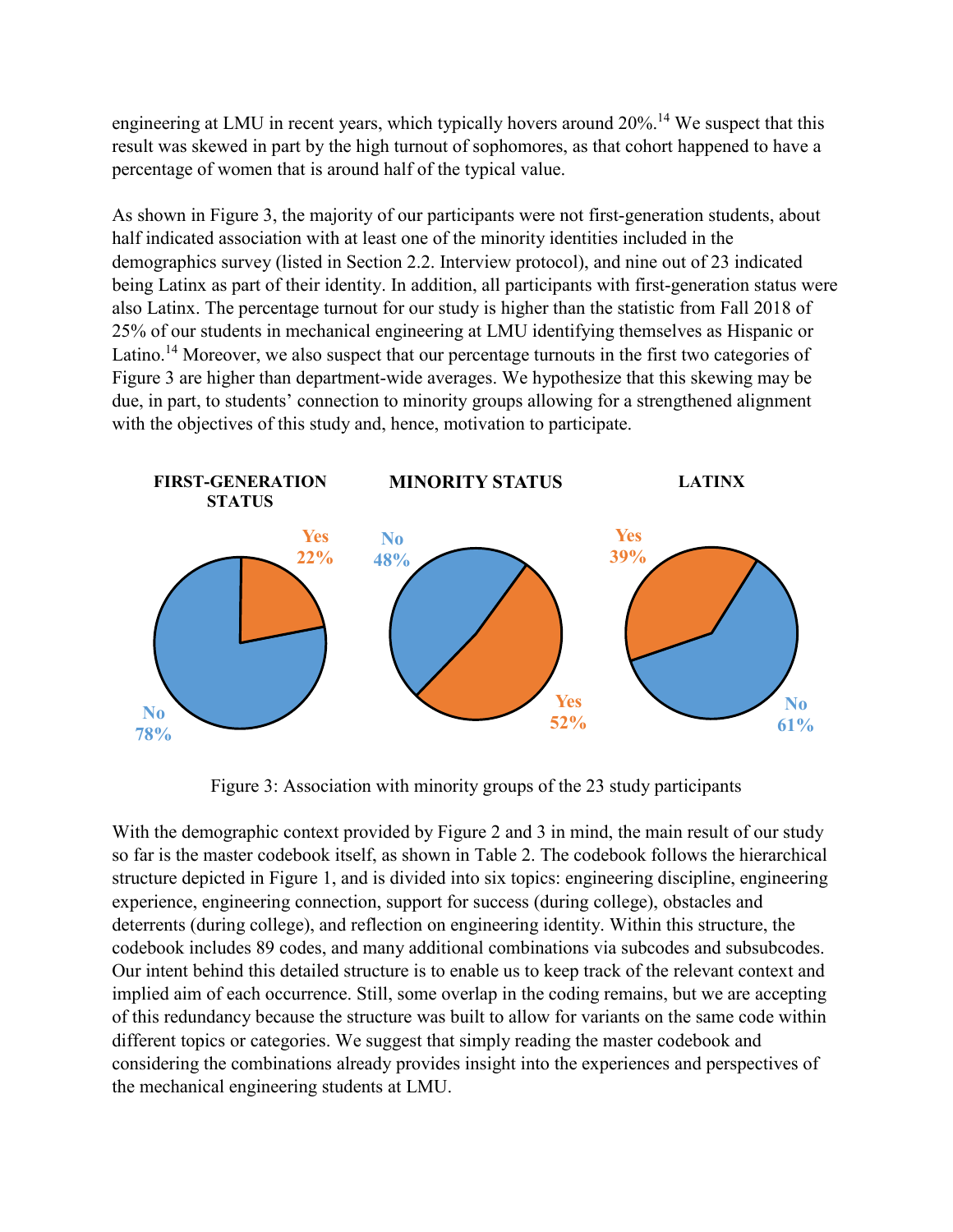| <b>Topic</b>              | Category                   | Codes                                                                                                                                                                                                                                                                      | <b>Subcodes</b>                                 | <b>Subsubcodes</b> |
|---------------------------|----------------------------|----------------------------------------------------------------------------------------------------------------------------------------------------------------------------------------------------------------------------------------------------------------------------|-------------------------------------------------|--------------------|
| Engineering<br>Discipline | <b>Skills</b>              | <b>Technical Foundation, Diverse</b><br>Knowledge, Creativity,<br>Revision, Diligence, Teamwork,<br><b>Effective Communication</b>                                                                                                                                         |                                                 | N/A                |
|                           | Mindset                    | Thirst for Understanding,<br>Lifelong Learning and<br>Improvement, Following<br><b>Systematic Procedures, Taking</b><br>Initiative and Calculated Risk,<br>Dedication and Resilience                                                                                       |                                                 |                    |
|                           | Processes                  | Solving Problems, Creating and<br>Constructing, Analysis<br>Incorporating Intuition, Merging<br>STEM with Art, Combining<br>Diverse Concepts and Tools                                                                                                                     | Personal,<br>Impersonal                         |                    |
|                           | Motivators                 | Specific Institution or Role, Goal<br>of Entrepreneurship, Serving<br>Society, Job Security and<br>Satisfaction, Dynamic<br>Profession, Enjoying Challenges,<br>Sense of Accomplishment and<br>Prestige, Desire to Make<br>Believers Proud, Inspiration via<br>Role Models |                                                 |                    |
| Engineering<br>Experience | Structured<br>Activities   | Course, Program, Competition                                                                                                                                                                                                                                               |                                                 | N/A                |
|                           | Unstructured<br>Activities | Hobbies, Clubs and<br>Organizations, Interaction with<br>Role Models                                                                                                                                                                                                       | Elementary<br>School,<br>Middle<br>School, High |                    |
|                           | Lessons<br>Learned         | Support of Peers is Crucial,<br>Teachers Can Make a Significant<br>Difference, Must Learn from<br>Failures and Adapt                                                                                                                                                       | School,<br>College                              |                    |
| Engineering<br>Connection | Associations               | Affinity for Skills, Shared<br>Mindset, Enabling Goals,<br>Interdisciplinarity, Aversion to<br><b>Alternative Fields</b>                                                                                                                                                   | Reasons for<br>Joining,<br>Means for            | N/A                |
|                           | Experiences                | Enjoy Processes, Positive<br>Feedback, Inspiration via Role                                                                                                                                                                                                                | Strengthening                                   |                    |

Table 2: Master codebook for final coding analysis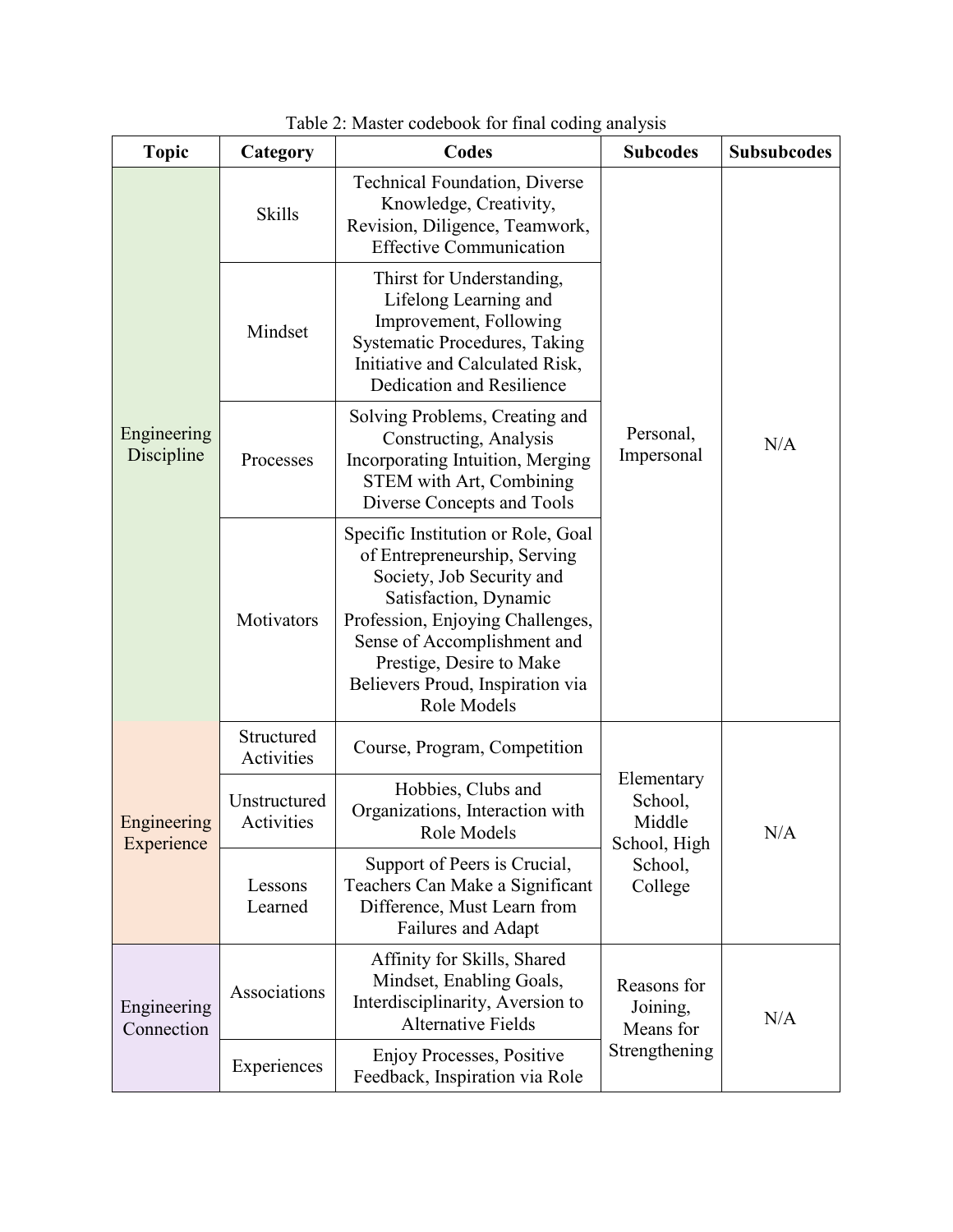|                                                              |                                   | Models, Exposure, Outreach,<br>Research                                                                                                                                                                                                    |                           |                           |
|--------------------------------------------------------------|-----------------------------------|--------------------------------------------------------------------------------------------------------------------------------------------------------------------------------------------------------------------------------------------|---------------------------|---------------------------|
| Support for<br><b>Success</b><br>(during)<br>college)        | People                            | Peers, Upperclassmen or Recent<br>Graduates, Parents, Friends and<br>Family, Professors, Visitors                                                                                                                                          |                           | Emotional,<br>Practical   |
|                                                              | Resources                         | Office Hours, Small Campus and<br><b>Tight Community, Communal</b><br>Spaces, Clubs and<br>Organizations, Learning<br>Supplements                                                                                                          | Experienced,<br>Suggested |                           |
|                                                              | Self and<br>Belonging             | Dedication and Resilience, Time<br>Management Skills, Sense of<br>Belonging,<br>Asking for Help, Making<br>Changes for Improvement,<br>Prioritization and Sacrifice                                                                        |                           |                           |
| <b>Obstacles</b><br>and<br>Deterrents<br>(during<br>college) | Personal                          | Self-Doubt, Differing<br>Expectations, Unable to Utilize<br>Resources, Feeling<br>Overwhelmed, Burning Out,<br><b>Considered Leaving</b>                                                                                                   |                           | Experienced,<br>Perceived |
|                                                              | Interpersonal<br>and<br>Belonging | Comparison with Other<br>Students, Disconnected from<br>Peers, First Generation, Minority<br>in STEM, Disappointing<br>Teammates, Bad Interaction with<br>Professors or Advisors, Bad Fit<br>with Major                                    | At LMU, In                |                           |
|                                                              | Negative<br>Feedback              | <b>Difficulty Understanding Course</b><br>Material, Bad Grades, Academic<br>Probation                                                                                                                                                      | General                   |                           |
|                                                              | Established                       | Rigor, Insufficient Prerequisite<br>Knowledge, Difficulty<br>Connecting Material to<br>Applications or Other Courses,<br>Learning Style Differences,<br>Learning Disability, Lack of<br>Time or Balance, Lack of Real<br>Breaks, Commuting |                           |                           |
| Reflection<br>on                                             | Fit                               | Current                                                                                                                                                                                                                                    | Partial<br>Match,         | Improvable,<br>Stagnant   |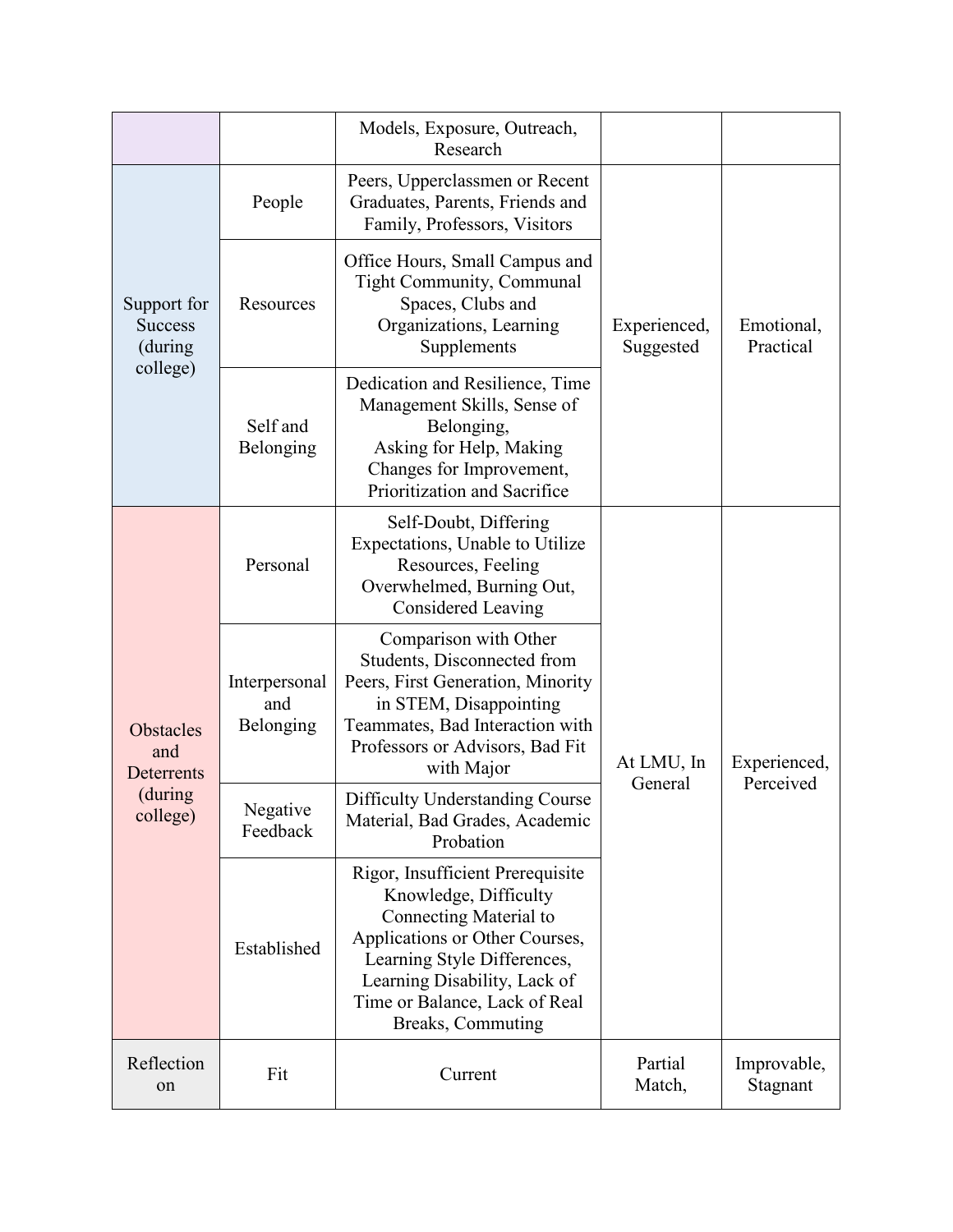| Engineering<br>Identity | Future | Complete<br>Match,<br>Unsure or<br>Avoidance |  |
|-------------------------|--------|----------------------------------------------|--|
|-------------------------|--------|----------------------------------------------|--|

# **4. Preliminary findings and discussion**

Given the current stage of analysis in our ongoing study, it is too early to provide final coding results from all transcripts. Instead, we present early findings in the form of preliminary themes (Table 3). These five preliminary themes were generated by using the master codebook to code the first six of our 23 interview transcripts, arising from coding strings that came up repeatedly. Table 3 also provides support via sample quotes from our interviews with the associated pseudonyms used to protect the identity of the participants and example coding strings.

| Preliminary<br><b>Themes</b>                                                                                                                                                    | <b>Sample Quotes from Transcripts</b>                                                                                                                                                                                                                                                                                                                                                                                                                                                                                                      | <b>Example Coding</b><br><b>Strings</b>                                                                                                                                                      |
|---------------------------------------------------------------------------------------------------------------------------------------------------------------------------------|--------------------------------------------------------------------------------------------------------------------------------------------------------------------------------------------------------------------------------------------------------------------------------------------------------------------------------------------------------------------------------------------------------------------------------------------------------------------------------------------------------------------------------------------|----------------------------------------------------------------------------------------------------------------------------------------------------------------------------------------------|
| Theme 1: A key<br>component of<br>students' reasons<br>for joining<br>engineering and<br>means for<br>sustaining their<br>interest is a desire<br>to "learn how<br>things work" | "I've always been interested in like figuring out<br>how things work, like ever since I was really<br>young, so basically my whole life." $-Abel$<br>"When I learn something that I've always wanted<br>to learn, I'm just like, 'Woah,' like I get really<br>excited and [], it motivates me." – Dean<br>"I was first driven into [engineering] because I like<br>to learn how things work." – $Tim$<br>"Life is like a lifelong learning process, and I<br>always wanted, like, to find understanding and<br>meaning of things" – Oliver | Engineering<br>Connection -<br>Associations-<br>Shared Mindset -<br>Means for<br>Strengthening<br>Engineering<br>Discipline – Mindset<br>- Lifelong Learning<br>and Improvement-<br>Personal |
| Theme 2:<br>Practical support<br>from engineering<br>peers is a key<br>resource for<br>academic success                                                                         | "You work with your peers: you work together to<br>make sure you're learning it right and you're<br>understanding it right – it'll definitely make a<br>difference." $-O liver$<br>"I spend, like, a good amount of time in the<br>[communal space for engineering students],                                                                                                                                                                                                                                                              | <b>Support for Success</b><br>$(during college) -$<br>$People - Peers -$<br>Experienced-<br>Practical                                                                                        |

Table 3: Preliminary themes with support from interview transcripts and coding analysis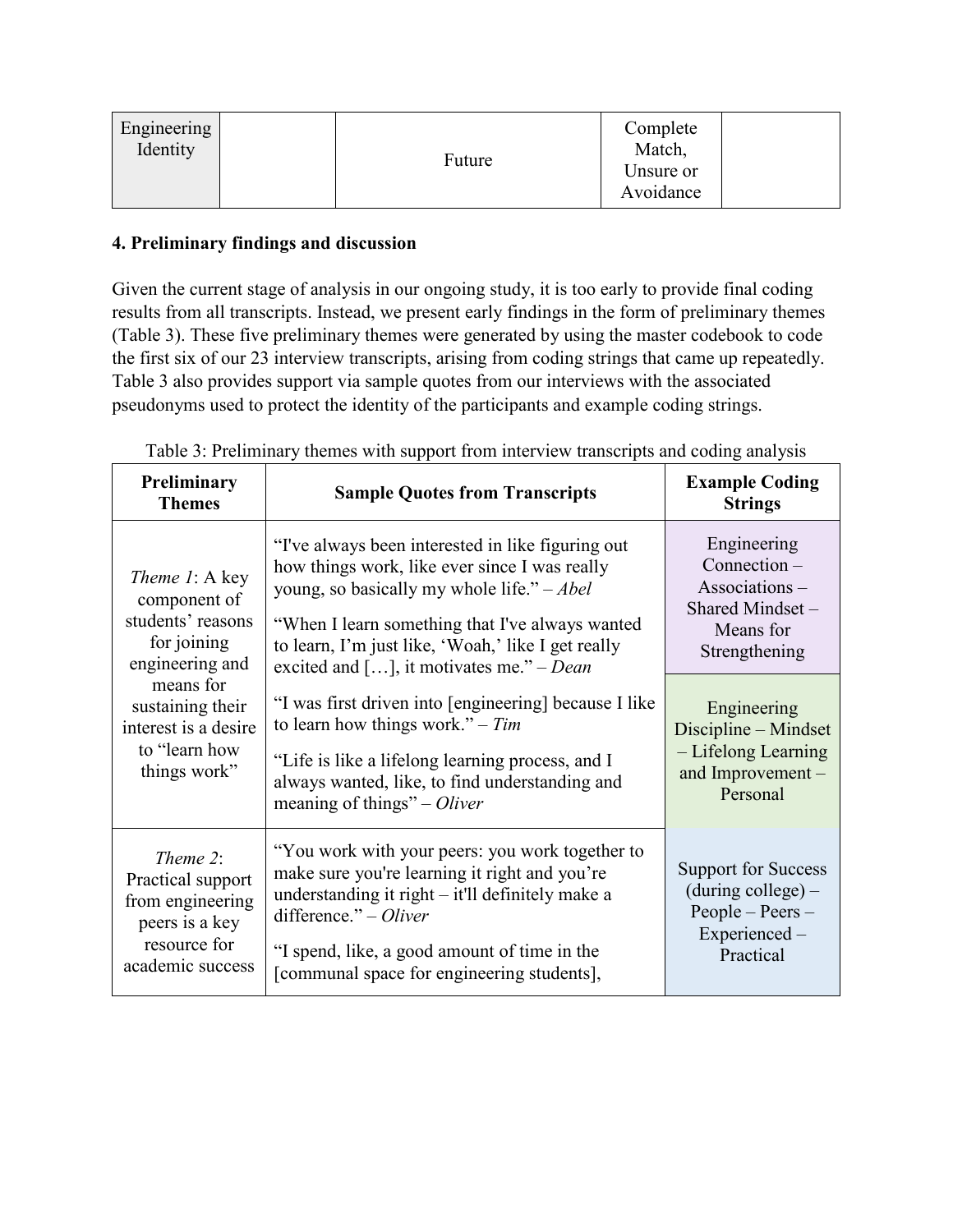|                                                                                                                                           | working on stuff and trying to get help from other<br>people if I need it or help other people if they need<br>it." $-B\alpha k$ e<br>"Figuring things out within, like a group, [] that<br>always strengthens my kind of like confidence and<br>my presence in mechanical engineering." $-Dean$                                                                                                                                                                                                                                                                                                                                                                              | Engineering<br>Experience-<br>Lessons Learned -<br>Support of Peers is<br>Crucial – College                                                                                                                                                                                                           |
|-------------------------------------------------------------------------------------------------------------------------------------------|-------------------------------------------------------------------------------------------------------------------------------------------------------------------------------------------------------------------------------------------------------------------------------------------------------------------------------------------------------------------------------------------------------------------------------------------------------------------------------------------------------------------------------------------------------------------------------------------------------------------------------------------------------------------------------|-------------------------------------------------------------------------------------------------------------------------------------------------------------------------------------------------------------------------------------------------------------------------------------------------------|
| Theme 3:<br>Emotional<br>connection to<br>engineering peers<br>provides key<br>support for<br>academic success                            | "When you hang out with your engineering friends<br>and you're all working together and you're having<br>fun, like hanging out with them as well as doing<br>homework with them, it makes it a lot more<br>bearable. So if you don't make those connections<br>soon, like you kind of feel off in the wind and it's<br>just not a fun feeling." - Oliver                                                                                                                                                                                                                                                                                                                      | <b>Support for Success</b><br>$(during college) -$<br>$People - Peers -$<br>Experienced-<br>Emotional                                                                                                                                                                                                 |
|                                                                                                                                           | "Just the (peer) community of engineers like since<br>you know you don't feel like you're in a sea of a<br>million engineers." $- Tim$<br>"Kind of a group mentality of the entire"<br>engineering community (at LMU) definitely<br>helps." - Blake                                                                                                                                                                                                                                                                                                                                                                                                                           | Engineering<br>Experience-<br>Lessons Learned -<br>Support of Peers is<br>Crucial – College                                                                                                                                                                                                           |
| Theme 4:<br>Workload and<br>rigor associated<br>with engineering<br>major creates an<br>obstacle for<br>academic success<br>and happiness | "I knew that it was gonna be a hard major coming<br>into it, but I didn't expect it to be that mind-<br>boggling." $-Dean$<br>"Being an engineer puts you under a lot of stress<br>and, like, sometimes it just feels overwhelming." -<br>Ella<br>"Just the workload itself has definitely contributed<br>to like the difficulties $[]$ . That's honestly it: just<br>like the amount of work." $-Blake$<br>"I've kind of opted out of a lot of things that I was<br>once involved with, and I'm just taking a lot more<br>time to kind of like focus on, you know, the<br>challenge that is like the rigor of mechanical<br>engineering, as far as being a student." $-Dean$ | Obstacles and<br>Deterrents (during<br>college) – Negative<br>Feedback-<br>Difficulty<br>Understanding<br>Course Material - At<br>$LMU$ – Experienced<br><b>Support for Success</b><br>$(during college) -$<br>Self and Belonging -<br>Prioritization and<br>Sacrifice-<br>Experienced -<br>Practical |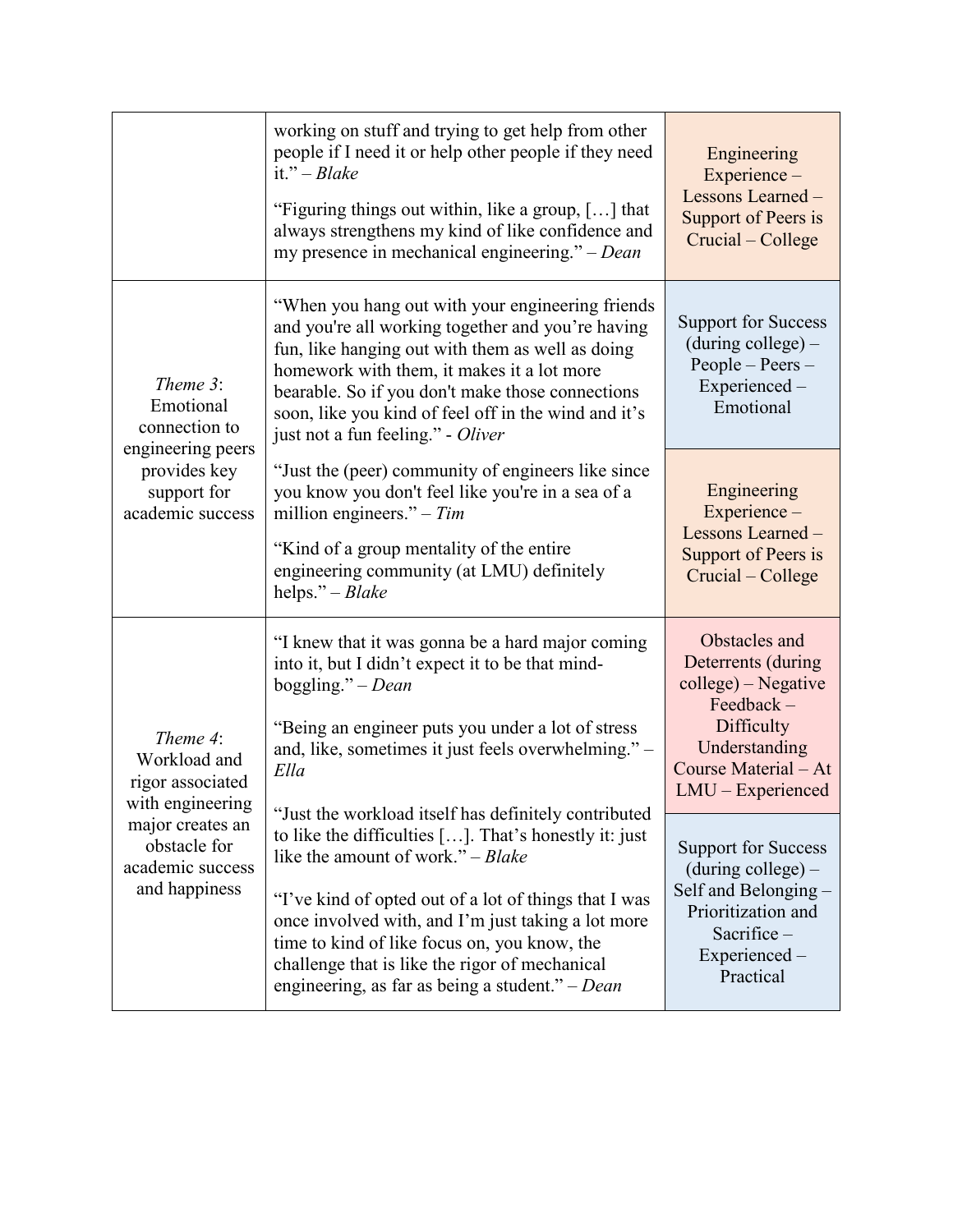| Theme 5:<br>Persisting<br>students are<br>dedicated to their<br>engineering major<br>and adapt their<br>habits when<br>receiving negative<br>performance<br>feedback | "I would definitely say just being able, or just<br>developing a strong work ethic has definitely<br>contributed a lot to my academic success in<br>school." $-B\alpha ke$<br>"You have to be very persistent, and a lot of<br>people weren't expecting that because there's a<br>huge gap from high school to $LMU$ ." – Oliver       | <b>Support for Success</b><br>$(during college) -$<br>Self and Belonging -<br>Dedication and<br>$Resilience -$<br>Experienced-<br>Practical |
|----------------------------------------------------------------------------------------------------------------------------------------------------------------------|----------------------------------------------------------------------------------------------------------------------------------------------------------------------------------------------------------------------------------------------------------------------------------------------------------------------------------------|---------------------------------------------------------------------------------------------------------------------------------------------|
|                                                                                                                                                                      | "I really buckled down: just kind of did everything<br>that I had to do. Um, and yeah, like I overcame the<br>potential kind of leave of absence (due to<br>academic probation), which brought me back this<br>year." $-Dean$<br>"For me, part of the challenge was like accepting<br>defeat (in withdrawing from a course)." $-$ Ella | Engineering<br>Experience -<br>Lessons Learned -<br>Must Learn from<br>Failures and Adapt -<br>College                                      |

The themes presented in Table 3 connect to the interview focus areas from Table 1. Specifically, theme 1 connects to area 1 (initiation) in students' draw to majoring in engineering as well as to both area 2 (connection to engineering) and area 3 (challenges to success) in connecting to engineering via a shared curious mindset and in having intrapersonal sources of support for academic success in engineering, respectively. Themes 2 and 3 both connect to area 3 (challenges to success), as having practical and emotional support from peers contributes to students' success while being disconnected from peers creates an obstacle to persistence. In addition, the emotional support from peers in theme 3 connects to area 2 (connection to engineering) in strengthening students' sense of belonging in engineering. Themes 4 and 5 both connect directly to area 3 (challenges to success), as the obstacles of high workload and rigor are academic aspects that students must overcome to persist, and the ability to make useful adjustments to their own habits in response to negative feedback appears to be a necessary skill for students' success, respectively. Furthermore, themes 4 and 5 are indirectly associated with area 2 (connection to engineering), as the interaction with obstacles may lead to students questioning their connection, whereas students' motivation to adapt instead of giving up represents a dedication to engineering that is likely fueled by the strength of their connection.

A combination of preliminary themes (mainly themes 2 and 3) and observations in this study are related to the critical role that peers can provide in supporting students' persistence in STEM majors. This inference is consistent with other studies, which identify the support from peers and student-professors interactions as powerful, especially for women and students of color.<sup>7, 15-16</sup> Furthermore, one of the primary intentions of the new peer-mentoring program at LMU that is under development is to support persistence via strengthening this connection to peers and the engineering community.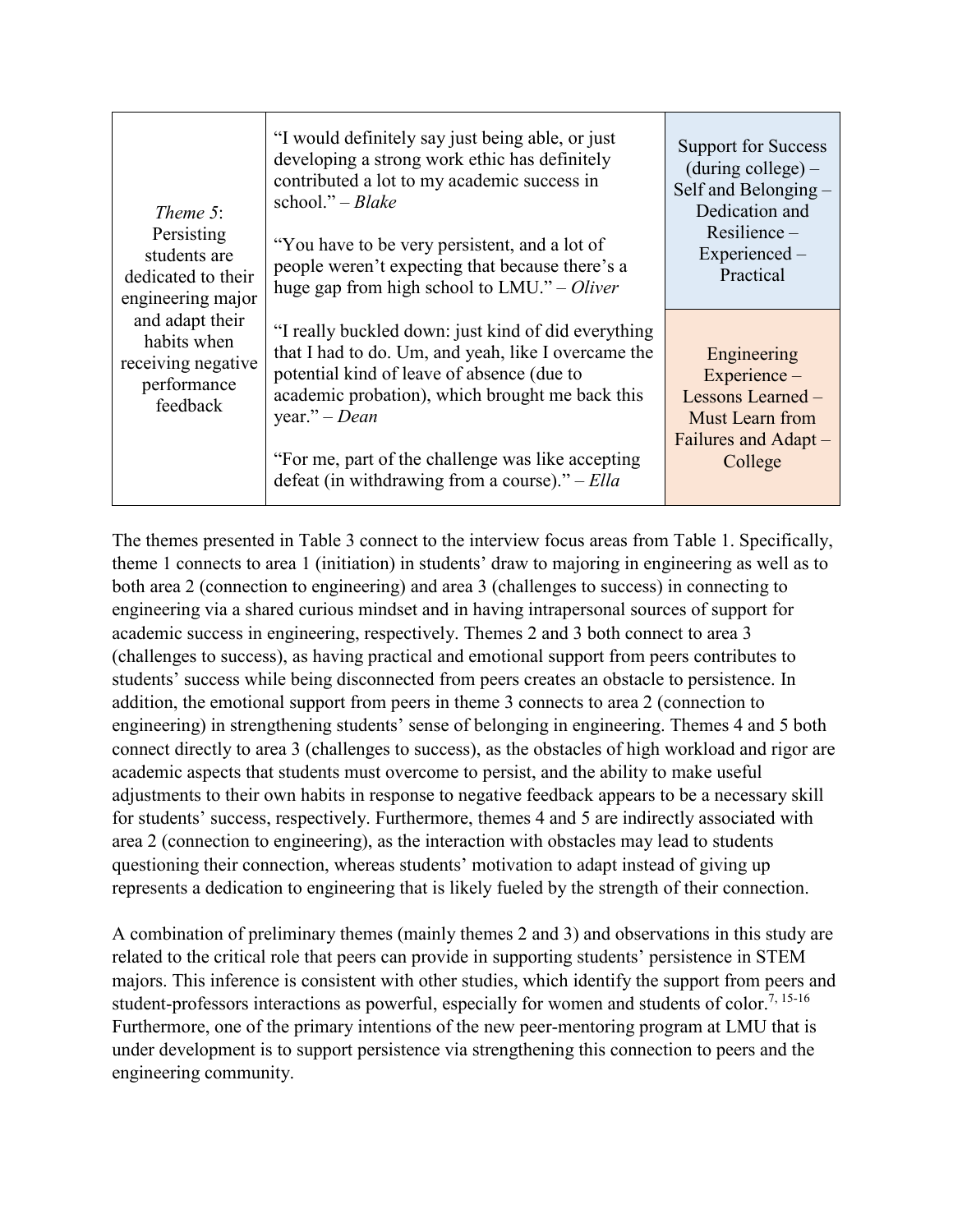In reference to theme 5, the seeming prevalence of this deep dedication among the participants to do "whatever it takes" to complete their undergraduate degree in engineering came as somewhat of a surprise to our research team. Interestingly, this tenacious mentality brings up associations with grit and having a growth mindset.<sup>17-19</sup> Having the trait of grit seems to be synonymous with the "all in" perspective of our persisting students.<sup>18</sup> In addition, we see growth mindset represented in the way that the students appear to be ready and willing to adapt and improve, as a fixed mindset, on the other hand, would be in direct contradiction to these efforts.<sup>19</sup>

# **5. Future work**

In an effort to address our driving research questions, the next steps of our ongoing work in this study will be focused on completing the final coding of all 23 transcripts. As a component of our process in developing conclusions via a grounded theory approach, we will report on the relative prevalence of any coding strings from our master codebook. In addition, we also plan to search for patterns that may point to potential causal links between occurrences. As a hypothetical example, maybe having a positively impactful interaction with a teacher or professor early on in a student's career in STEM leads to a strengthened engineering identity that, in turn, provides increased resilience and, hence, potential to overcome academic obstacles. We hope that the results of our continued efforts in this study will contribute effectively to the growing body of literature on valuable insights that inform best practices in the development, implementation, and assessment of educational interventions that support students with diverse identities to persist in engineering.

# **Bibliography**

- [1] President's Council of Advisors on Science and Technology (PCAST) (2012). *Report to the President, Engage to Excel: Producing One Million Additional College Graduates with Degrees in Science, Technology, Engineering, and Mathematics*, Executive Office of the President.
- [2] Higher Education Research Institute at UCLA (2010). *Degrees of Success: Bachelor's Degree Completion Rates Among Initial STEM Majors*, HERI Report Brief.
- [3] National Academy of Sciences and National Academy of Engineering and Institute of Medicine (2011). *Expanding Underrepresented Minority Participation: America's Science and Technology Talent at the Crossroads*, The National Academies Press, ISBN: 978-0-309-15968-5.
- [4] Graham, M. J., Frederick, J., Byars-Winston, A., Hunter, A.-B, & Handelsman, J. (2013). Increasing Persistence of College Students in STEM, *Science Education*, *341*(6153), doi: 10.1126/science.1240487.
- [5] Camacho, M. M., & Lord, S. M. (2013). Latinos and the exclusionary space of engineering education. *Latino Studies*, *11*(1), 103-112.